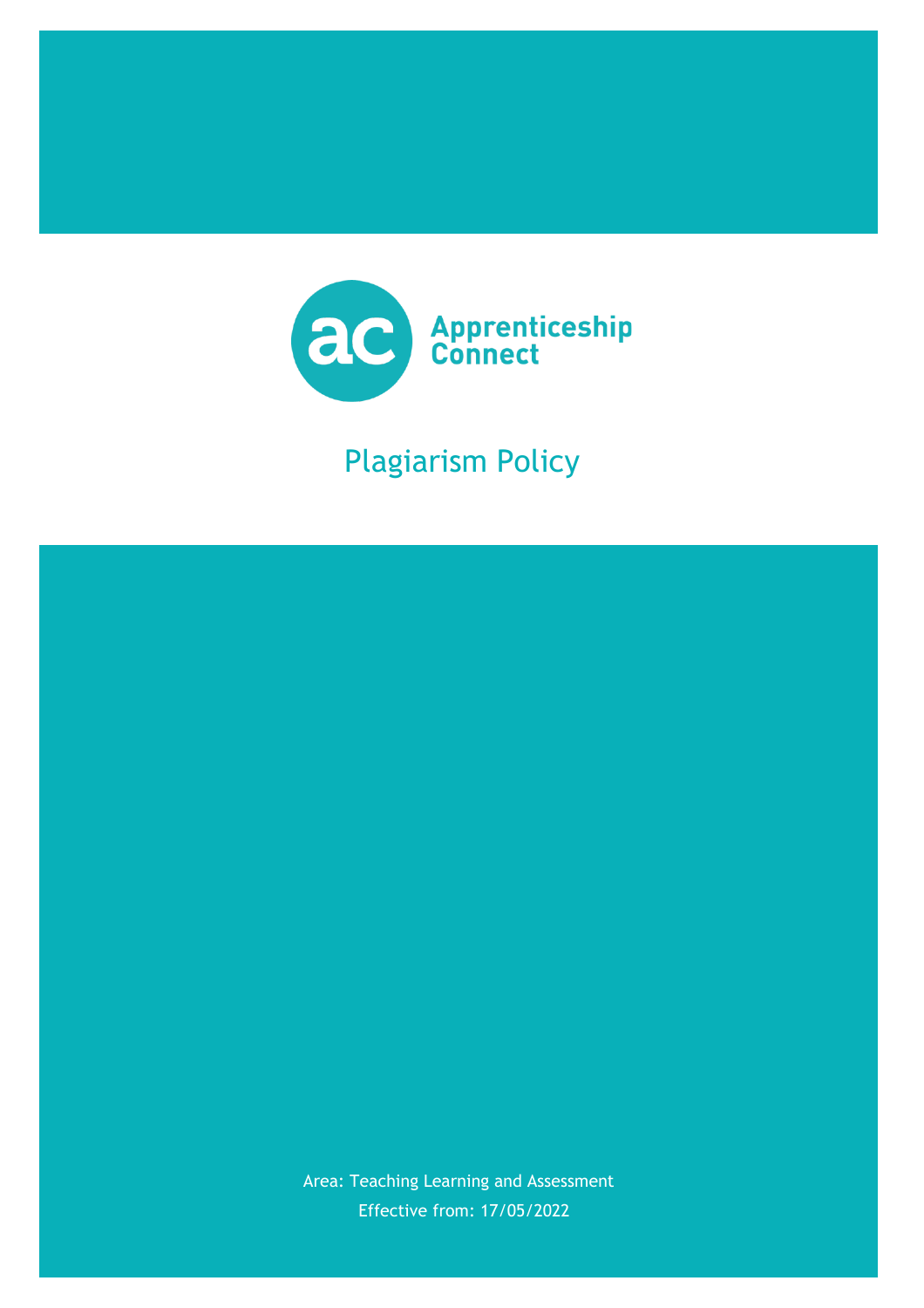# Plagiarism Policy

#### **1. Policy Statement**

This policy outlines the approach taken to address issues of authenticity of work submitted by a learner. The organisation is obligated to ensure that a learner's work and the associated assessment decision are a fair and accurate representation of a learner's performance. Plagiarised work could lead to the following:

- Reduce the legitimacy of an assessment
- Undermine the credibility of an assessment
- Reduce the value of qualification or standard
- Be unfair to others that have met the assessment standard fairly

Plagiarism is a serious threat to the integrity of the organisation, its duty as an educational institution, and its responsibilities as a 'Centre' with its awarding body partners. Moreover, learners who succeed in achieving/passing an assessment, qualification or standard with plagiarised work may not be properly prepared for the next step in their learning, programme of study, or their career.

#### **2. Definition**

The Joint Council for Qualifications defines plagiarism as, "unacknowledged copying from or reproduction of published sources or incomplete referencing".

Plagiarism is a form of cheating and is a serious offence. Mostly, plagiarism occurs when a learner submits work that is (either in part, or completely) taken from another source.

#### **What constitutes plagiarism?**

- A learner turning in someone else's work as their own
- Copying words or ideas from someone else without giving credit
- Failing to put a direct quotation in quotation marks and citing the source
- Giving incorrect information about the source of a quotation
- Changing words but copying the sentence structure of a source without giving credit

#### **'Accidental' Plagiarism**

The organisation understands that there may be genuine cases of unintentional plagiarism, for example:

- A learner is unable to reference correctly due to knowledge, understanding or skill deficits
- A learner unfamiliar with academic expectations e.g. a learner that hasn't been involved in a form of formal study for some time
- Unintentional omissions
- Unintentional errors in bibliography/reference list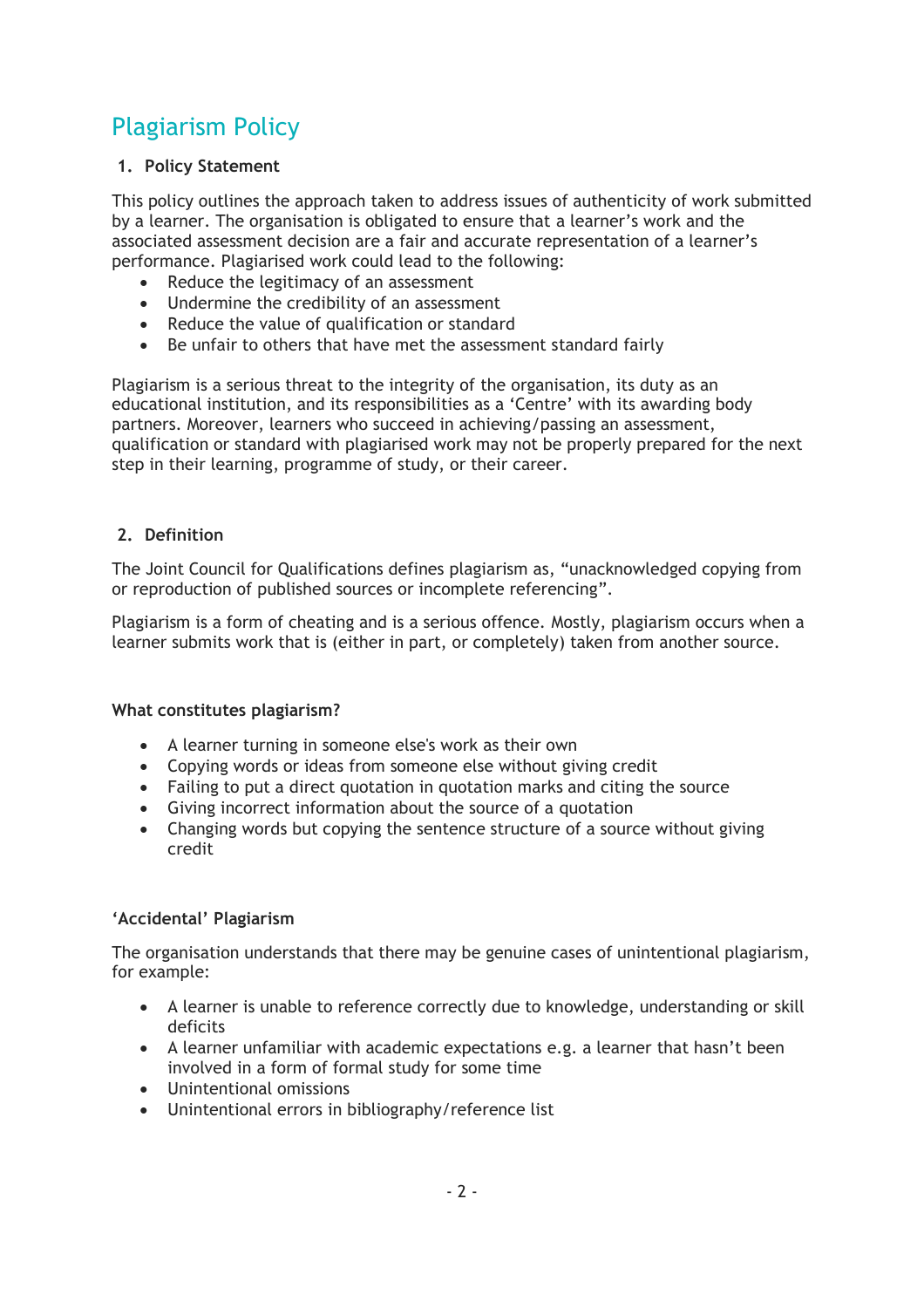It is also possible for a learner to unintentionally plagiarise by citing a source in the bibliography but failing to reference specific aspects of the text, particularly in instances where the same source is used multiple times throughout the piece of work.

The organisation is aware of the sensitivity and the need to take a sympathetic approach when handling cases suspected of unintentional plagiarism.

#### **3. Plagiarism Detection Software**

The organisation is committed to deploying efficient, visible, and transparent systems to detect plagiarism. The organisation uses a software-based analysis of learners' work using the 'Turnitin' software. Turnitin is a plagiarism software used to determine the integrity of work submitted by learners.

Turnitin is not deployed for use as a replacement for human judgement, and the organisation must be assured that there are sufficient grounds for concern. The organisation will not make decisions based solely on Turnitin reports. Learners will be able to view the Turnitin report.

#### **4. Procedure**

#### **Step 1 - Submission of work**

To authenticate the learner's work, the organisation requires assessments to be submitted using Turnitin software.

#### **Step 2 – Identification of suspected plagiarism**

Suspected plagiarism will normally be identified in the following ways:

- Turnitin score (see Appendix 1)
- Assignment marking
- Report from other learners

#### **Step 3 – Review of case**

The tutor reviews the suspected case of plagiarism. An allegation of plagiarism is not proof of plagiarism. The tutor will conduct a thorough investigation of the allegation to establish the facts. If an allegation is not proven the case will be dismissed.

#### **Step 4 – Penalty**

If the case is upheld the penalty is applied (Appendix 2).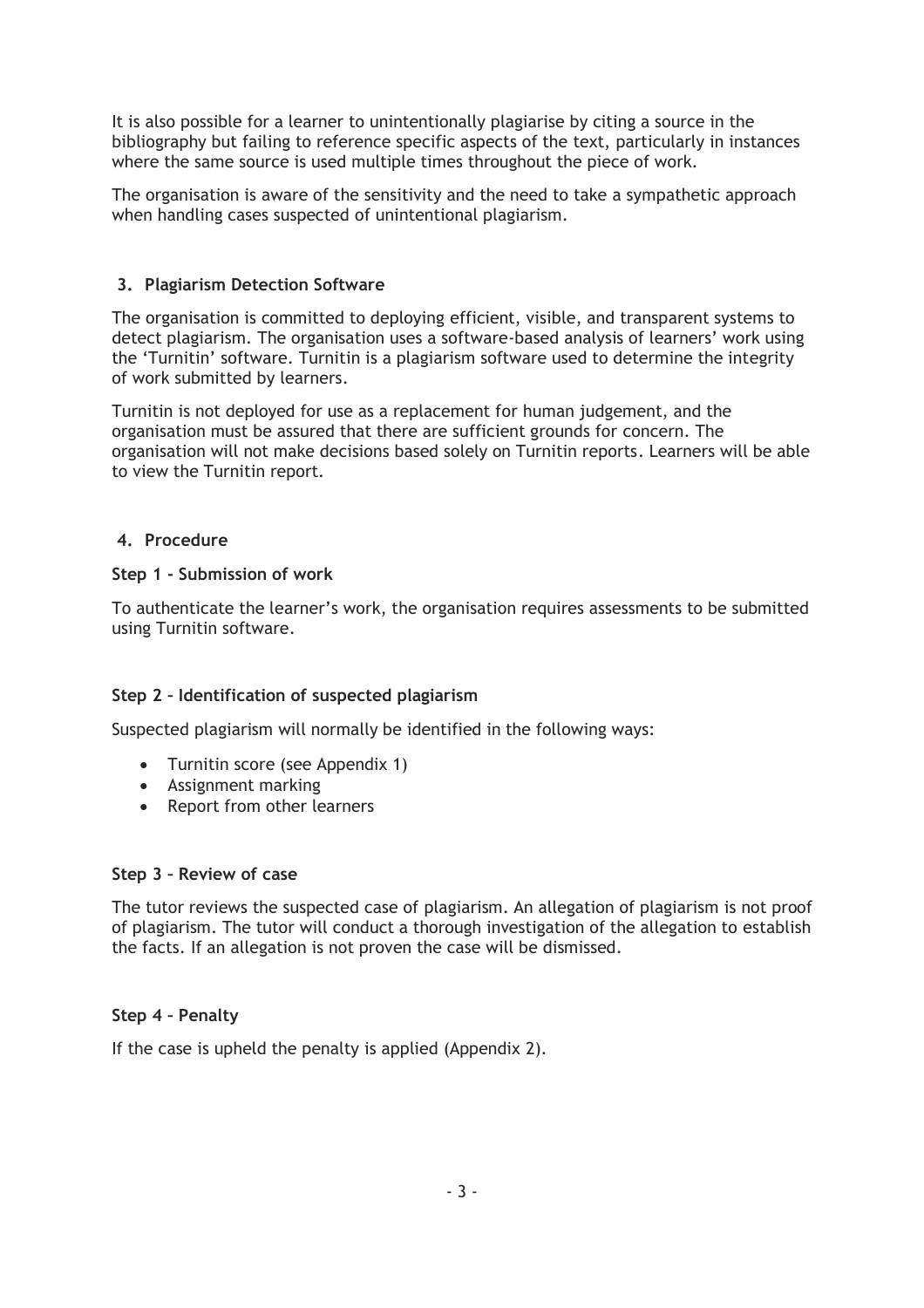#### **5. Appeals**

A learner has the right to appeal a penalty decision under the organisation's Appeals Policy.

#### **6. Referencing Style**

The organisation is committed to providing learners, tutors, and assessors with clarity about its expectations and standards in respect of referencing. As such the organisation adopts Harvard referencing as its preferred referencing style.

Information, advice and guidance are provided to learners, tutors and assessors on how to use Harvard style referencing in the intranet, resources and teaching lessons.

#### **Can another referencing style be used?**

The organisation understands that in some instances a reference style other than Harvard referencing may be used by learners. (Haynes, 1947). This may be due to the nature of the assignment, the level of study, or a learner's capability to apply Harvard style referencing correctly. The organisation may permit another referencing style to be used on a case by case basis.

The organisation is accredited by several awarding bodies and some assessments explicitly require learners to use a specific reference style. (University, n.d.) In all such instances, the organisation will adopt the reference style imposed by the awarding body for the specific assessment.

### References

Qualifications, J. C. f., n.d. *Plagiarism in Assessments.* [Online] Available at: https://www.jcq.org.uk/exams-office/malpractice/plagiarism-inassessments---guidance-for-teachersassessors/ [Accessed Monday July 2021].

University, O., n.d. *Plagiarism.* [Online] Available at: https://www.ox.ac.uk/students/academic/guidance/skills/plagiarism [Accessed Monday July 2021].

### Related Documents

- Malpractice Policy
- Appeals Policy
- Plagiarism & Turnitin Guidance for Learners
- Plagiarism & Turnitin Guidance for Tutors
- Plagiarism Investigation Report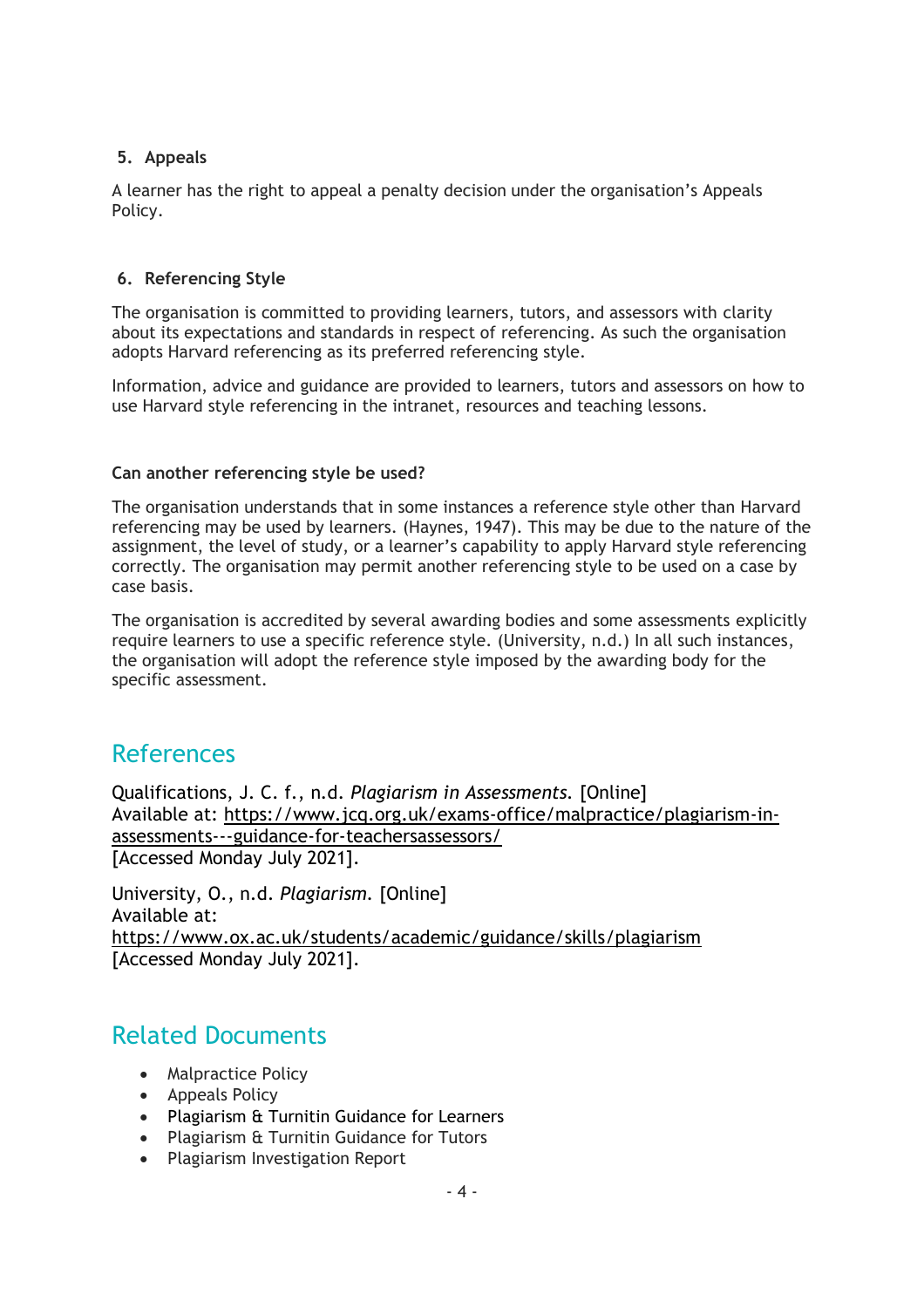### Appendix 1 – Turnitin Similarity Score

| $\blacksquare$ 0% | $1 - 24%$ | 725 - 49% | 50 - 74% | 75 - 100% |
|-------------------|-----------|-----------|----------|-----------|
|                   |           |           |          |           |

Typically, an orange or red similarity score is indicative of plagiarised work, as it means that over 50% of the submission matches sources identified within the Turnitin database. As such, orange and red scores should always be investigated and reported by the tutor/person responsible for the assessment via the Plagiarism Investigation Report form in MyAC.

However, tutor discretion is required as plagiarism may also be present in submissions with lower similarity scores (e.g. a green score could consist of up to 24% unoriginal content, or could contain flags that suggest a deliberate attempt to deceive the system).

## Appendix 2 - Penalties for Plagiarism Offences

Offences are counted cumulatively.

| 1 <sup>st</sup> Upheld Offence                                                                                                                                                                 | 2 <sup>nd</sup> Upheld Offence                                                                                                                                    | 3 <sup>rd</sup> Upheld<br><b>Offence</b>                                                                                                                                                 | 4 <sup>th</sup> Upheld Offence                                                                                                                                                                                                                              |
|------------------------------------------------------------------------------------------------------------------------------------------------------------------------------------------------|-------------------------------------------------------------------------------------------------------------------------------------------------------------------|------------------------------------------------------------------------------------------------------------------------------------------------------------------------------------------|-------------------------------------------------------------------------------------------------------------------------------------------------------------------------------------------------------------------------------------------------------------|
| The sections of<br>plagiarised work<br>are excluded from<br>the assignment                                                                                                                     | Fail/zero marks for<br>the whole<br>assignment                                                                                                                    | Fail/zero marks for<br>the whole<br>assignment                                                                                                                                           | Fail/zero marks for<br>the whole assignment                                                                                                                                                                                                                 |
| <b>Reduction in marks</b><br>based on the<br>exclusion of the<br>plagiarised work                                                                                                              | Information, advice<br>and guidance<br>session with<br>tutor/person<br>responsible for the<br>assessment to<br>discuss the findings<br>and seek<br>improvement    | Interview with<br>operations<br>manager Manager<br>in the subject area<br>to issue a final<br>warning about<br>conduct and to<br>discuss<br>implications of a<br>4 <sup>th</sup> offence | The case is referred<br>to a different<br>operations manager to<br>whom dealt with the<br>3rd upheld offence<br>through the<br>malpractice<br>procedure with the<br>recommendation of<br>suspension from the<br>programme of study<br>pending investigation |
| Information, advice<br>and guidance<br>session with<br>tutor/person<br>responsible for the<br>assessment to<br>discuss the findings,<br>support with<br>correct referencing,<br>and advise the | Formal first written<br>reprimand issued by<br>the operations<br>manager in the<br>subject area.<br>A copy of the<br>reprimand is placed<br>on the learner's file | <b>Formal final</b><br>written reprimand<br>issued by the<br>operations<br>manager in the<br>subject area.<br>A copy of the<br>reprimand is                                              | A formal investigation<br>by the operations<br>manager in line with<br>the Malpractice Policy<br>The outcome is<br>recorded on the<br>learner's file                                                                                                        |